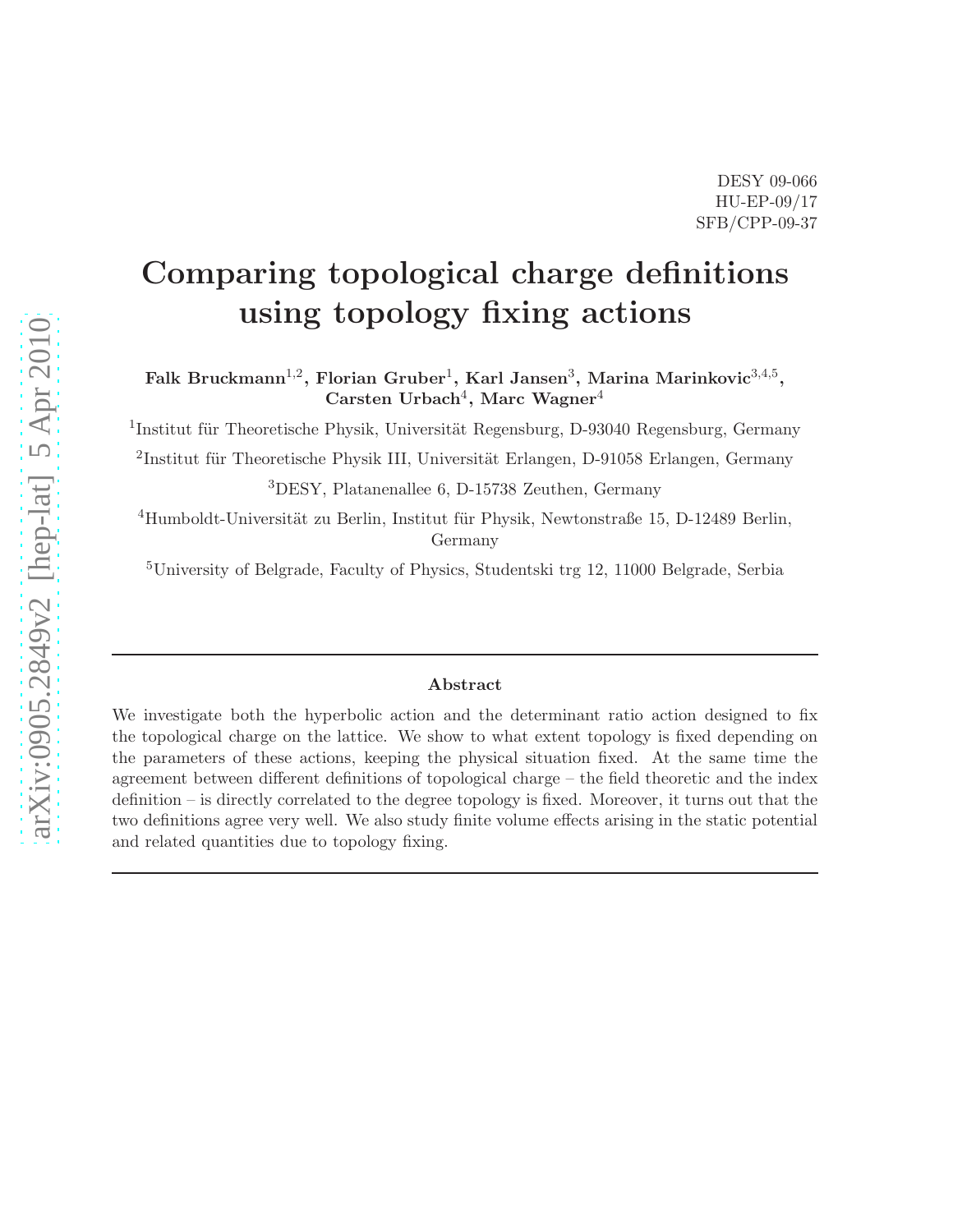## <span id="page-1-0"></span>1 Introduction and motivation

Phenomena related to topology of gauge fields are of inherent non-perturbative nature. Using lattice techniques to investigate topology is, therefore, a natural choice. However, a lattice discretization leads to fundamental problems, e.g. naively discretizing the topological charge density yields non-integer values for the topological charge in general. Moreover, with different discretizations significantly different results can be encountered rendering it difficult to establish a unique concept of topology on the lattice.

To stress the importance of topology, we mention the mass of the  $\eta'$  meson, which originates to a large extent from topological effects. In addition, the low lying Dirac eigenvalues are sensitive to the topological charge [\[1\]](#page-14-0), which is also visible in random matrix theory [\[2\]](#page-14-1) and in chiral perturbation theory in the so-called  $\epsilon$ -regime [\[3,](#page-14-2) [4,](#page-14-3) [5\]](#page-14-4).

Therefore, it is highly desirable to have a well defined notion of topology on the lattice. One approach in this direction is to use the standard continuum expression of the topological charge density,  $q \propto FF$ , with a lattice discretization of the field strength, in particular improved versions of it. This is combined with suitable smearing techniques smoothing the sampled gauge field configurations a posteriori. Another approach is to use the index of the overlap operator, which leads to a conceptually clean integer definition by means of the index theorem (but may also depend on parameters of the kernel of the overlap operator). While it has been demonstrated that smearing and other filtering methods agree to a large extent on the locations of topological structures [\[6,](#page-14-5) [7,](#page-14-6) [8\]](#page-15-0), the agreement of the total topological charge is not satisfactory for precision measurements.

A different approach to arrive at a unique definition of topological charge is to restrict the generation of lattice gauge configurations a priori to those, which are smooth enough to resemble continuous gauge configurations. It has first been shown by Lüscher  $[9]$  that the topological charge has an integer valued so-called geometric definition on lattice configurations, whose quantum fluctuations are bounded, i.e. whose plaquettes are close to the identity. In order to implement such a constraint on the plaquette values, modified gauge actions can be used such as the hyperbolic action of ref. [\[10\]](#page-15-2). It has been demonstrated in practical simulations that the use of the hyperbolic action (and variants of it) indeed tends to fix topological charge [\[11,](#page-15-3) [12\]](#page-15-4).

Constraints on the plaquette that guarantee the locality of the overlap operator [\[13,](#page-15-5) [14\]](#page-15-6) represent similar admissibility conditions. Obeying these conditions assures that the kernel of the overlap operator has a spectral gap and hence the eigenvalue density of zero or near-zero eigenvalues vanishes. As a consequence, zero mode crossings and in turn changes of topological charge are avoided.

Such a method has been implemented in [\[15\]](#page-15-7) with the aim to perform simulations with dynamical overlap fermions. The idea is to introduce a determinant ratio employing Dirac operators at negative quark mass [\[16\]](#page-15-8), which leads to the desired spectral gap and hence forbids topology changes. This is, because current dynamical overlap algorithms including approximations of the quark determinant make changes in the topological sector (i.e. overcoming the corresponding discontinuity) very costly, which results in a scaling with  $O(V^2)$  [\[17\]](#page-15-9). When performing simulations with fixed topological charge, there is no need to treat topological tunneling and simulations with dynamical overlap fermions become feasible as they are currently carried out by the JLQCD collaboration. For a recent review of these simulations see [\[18\]](#page-15-10), where it is also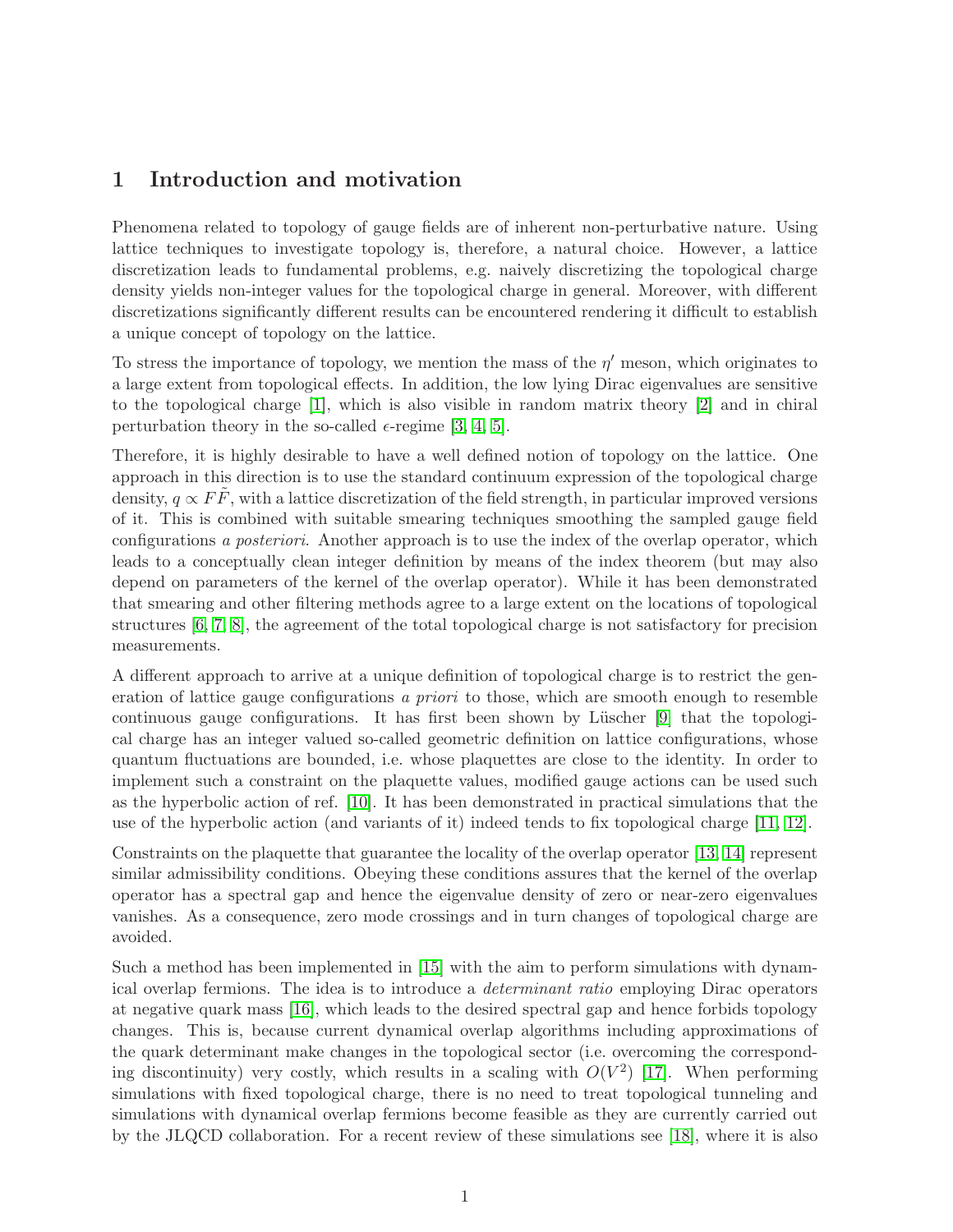demonstrated that topology is indeed fixed and that the method outlined above can be used in practice.

While the simulations of the JLQCD collaboration aim at obtaining QCD results, which could be compared to experiment, we want to address a more theoretical question. It is our goal to investigate, whether using a topology fixing action (either the hyperbolic action or the determinant ratio action) will lead to an agreement regarding the values of the topological charge, when different lattice definitions are used. Besides the theoretical and conceptual interest in this question a practically very useful consequence could be that much less computer time demanding definitions of the topological charge than the index of the overlap operator can be used. This would open the possibility to address topology on much larger lattices than it is presently feasible with the overlap operator. A first investigation concerning the agreement of different definitions of topological charge using the hyperbolic action has been performed in [\[11\]](#page-15-3).

In this work, we will concentrate on two definitions of topological charge, the field theoretic definition via an improved field strength tensor, which also involves some additional smearing, and the fermionic definition via the index of the overlap operator. As we will show below we find that using topology fixing actions goes hand in hand with a better agreement between these two lattice definitions of topological charge.

It is important to note that working at a fixed value of the total topological charge in a finite volume violates cluster decomposition. In sufficiently large volumes local topological fluctuations still take place in every fixed topological sector. Therefore, fixing topology on the lattice to e.g. the trivial sector is supposed to provide correct physical results in the infinite volume limit with cluster decomposition becoming restored. We expect that fixing topology induces particular finite volume effects in accordance with [\[19,](#page-15-11) [20\]](#page-15-12), where these effects have been addressed by using the  $\theta$ -dependence of physical quantities.

Due to these finite volume effects physical observables receive different values, when evaluated in different topological sectors in finite (and small) volumes. In this paper we address the question by a preliminary investigation of the dependence of Wilson loops, the static potential and the Sommer parameter  $r_0$ . We indeed find clear evidence that such a dependence is present. We stress that it is the original idea and long term plan of the present project to adress topological finite size effects in a detailed manner computing many more observables than the ones studied here. We consider this paper as a first and essential step in this direction and we believe that it is an important basic work for such a future investigation. Our main and novel result that for the determinant ratio action different topological charge definitions agree, allows to determine the topological charge also on very large lattices where the overlap definition of topological charge becomes impractical.

Our results indicate that the value of the topological charge will not depend on the details of its definition in contrast to findings in the past on rather coarse configurations, without any smoothing. We find this result quite remarkable and important. The field theoretic definition is known to be strongly affected by local lattice artefacts in general (and how they are treated e.g. under smearing). With the determinant ratio action we employ a method that constrains a global observable (the lowest eigenvalue of the kernel of the overlap operator) almost by construction. However, as we show for the first time here, it also leads to unique values of topological charges through the field theoretic definition.

The paper is organized as follows. In the next section we write down two definitions of topological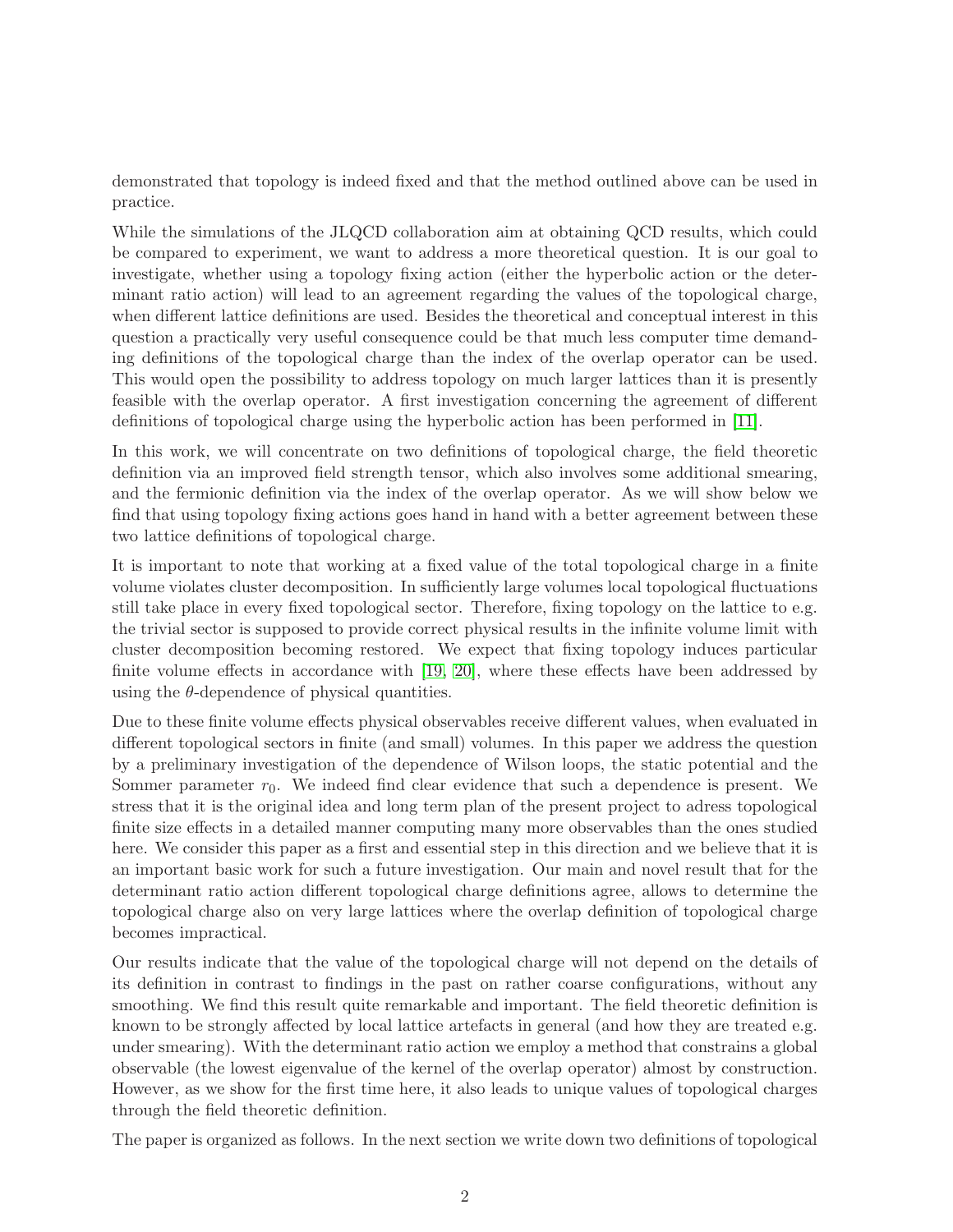charge on the lattice. The two sections afterwards are devoted to the implementation of two topology fixing actions, the hyperbolic action and the determinant ratio action. We compare obtained results to those from the standard Wilson action. In section [5](#page-11-0) we investigate the dependence of the static potential and related quantities on the topological sector. We close with a brief comparison and conclusions.

## <span id="page-3-2"></span>2 Definitions of the topological charge

#### 2.1 Field theoretic definition

The straightforward definition of topological charge on the lattice is the discretization of the standard continuum expression,

<span id="page-3-1"></span>
$$
Q^{\rm f} = \frac{1}{32\pi^2} \sum_{x} \epsilon_{\mu\nu\rho\sigma} \text{Tr}\Big(F_{\mu\nu}(x) F_{\rho\sigma}(x)\Big),\tag{1}
$$

where  $F_{\mu\nu}(x)$  is some lattice field strength tensor consisting of appropriate linear combinations of Wilson loops. Instead of the naive discretization of the field strength tensor, which combines only plaquettes, i.e. the smallest possible Wilson loops  $W_{(1,1)}$ , we employ an improved field strength tensor [\[21\]](#page-15-13)

$$
F_{\mu\nu}(x) = k_1 C_{\mu\nu}^{(1 \times 1)}(x) + k_2 C_{\mu\nu}^{(2 \times 2)}(x) + k_3 C_{\mu\nu}^{(3 \times 3)}(x), \tag{2}
$$

where  $C_{\mu\nu}^{(n\times n)}(x)$  are the clover averages of  $n \times n$  Wilson loops attached to the lattice site x. In order to achieve  $O(a^4)$  improvement at the tree level, we choose  $k_1 = 1.5$ ,  $k_2 = -0.15$  and  $k_3 = 1/90$ .

In addition, smoothing or filtering techniques are needed to come closer to integer values for Q, i.e. reducing renormalization factors originating from short-range fluctuations. We use 10 steps of APE smearing<sup>[1](#page-3-0)</sup> before evaluating eq. [\(1\)](#page-3-1). APE smearing [\[23,](#page-15-14) [24\]](#page-15-15) is an iterative procedure, where links are replaced by weighted averages of the old links  $U_{\mu}$  and their attached staples  $\tilde{U}^{\nu}_{\mu}(x) = U_{\nu}(x)U_{\mu}(x+\hat{\nu})U^{\dagger}_{\nu}(x+\hat{\mu})$  projected back to the gauge group:

$$
U_{\mu} \rightarrow P_{SU(3)} \bigg\{ (1 - \alpha) U_{\mu} + \frac{\alpha}{6} \sum_{\nu \neq \pm \mu} \tilde{U}_{\mu}^{\nu} \bigg\}.
$$
 (3)

The projection onto  $SU(3)$  is not unique.  $P_{SU(3)}(W)$  projects W onto that  $V \in SU(3)$  that maximizes  $\text{Re}(\text{Tr}(V W^{\dagger}))$ , where the maximum is found iteratively as implemented in the CHROMA software for lattice QCD [\[25\]](#page-15-16). Setting the weight parameter  $\alpha = 0.45$ , APE smearing has been argued to be equivalent to RG cycling [\[26\]](#page-15-17).

Smearing suppresses UV fluctuations in every observable, but is also biased towards classical solutions in the long run. Even in the short run it may destroy small topological objects. Hence, 10 steps can be considered as a compromise between obtaining topological charges closer to integer values and the destruction of topological objects.

<span id="page-3-0"></span><sup>1</sup>Stout smearing [\[22\]](#page-15-18) has been shown to lead to very similar results for the topological charge [\[8\]](#page-15-0).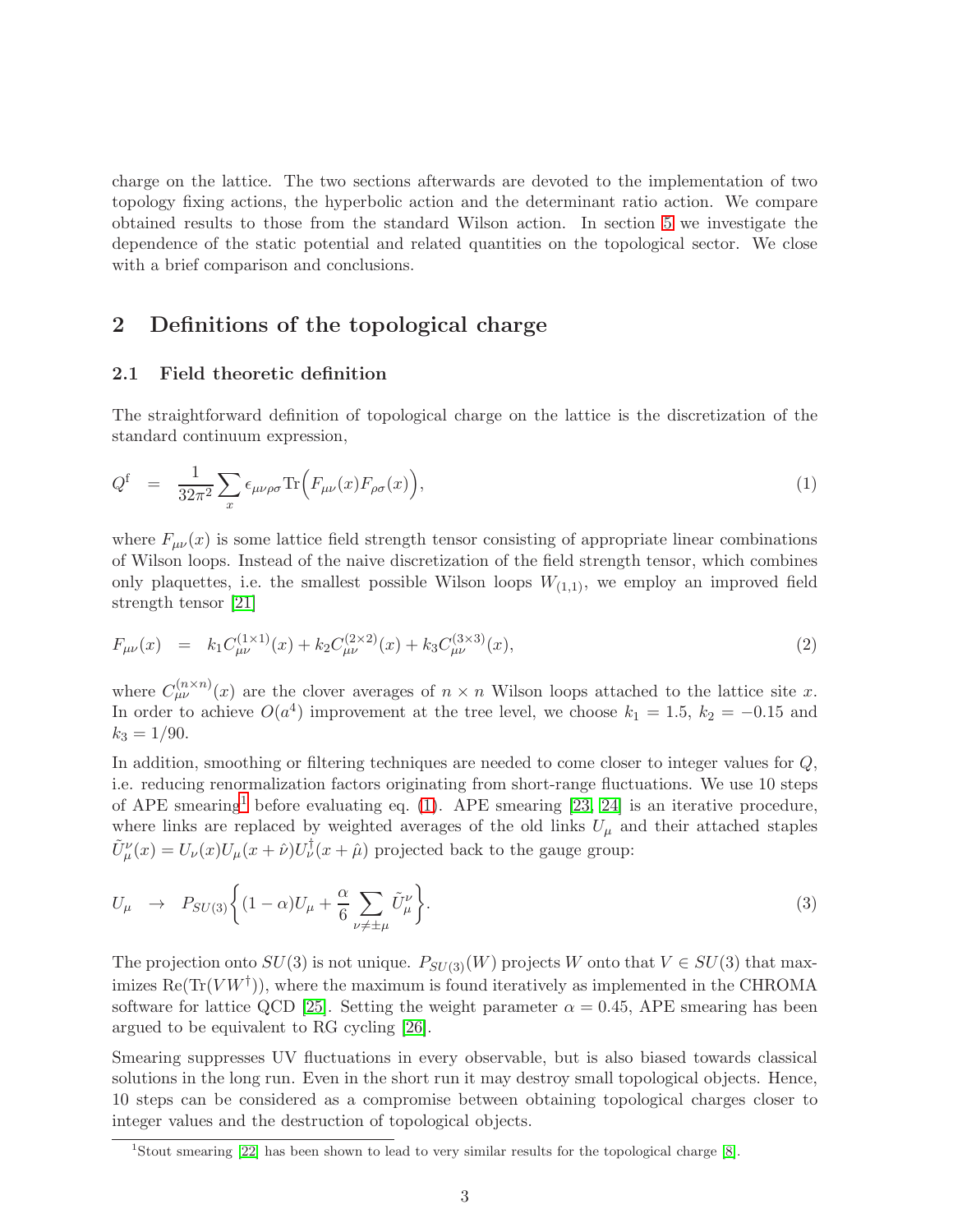#### 2.2 Definition via the index

An alternative and conceptually clean way of defining the topological charge motivated by the index theorem in the continuum is to use the index of the overlap operator [\[27,](#page-16-0) [28\]](#page-16-1). The overlap operator, which is a solution of the Ginsparg-Wilson relation [\[29\]](#page-16-2), has been introduced by Neuberger [\[30,](#page-16-3) [31\]](#page-16-4) and reads for massless quarks

<span id="page-4-0"></span>
$$
D_{\text{ov}} = 1 + A/\sqrt{A^{\dagger}A} , A = D_{\text{W}} - m_0,
$$
\n(4)

where  $D_W$  is the Wilson Dirac operator and we have chosen the mass parameter  $m_0 = 1.6$  (as in  $[15, 32]$  $[15, 32]$ . In the massless limit, which we consider here, the overlap operator (cf. eq. [\(4\)](#page-4-0)) has exact zero modes with a definite chirality. This allows to define the topological charge as

<span id="page-4-3"></span>
$$
Q^{i} = \frac{1}{2} \sum_{x} \text{Tr} \Big( \gamma_{5} D_{ov}(x, x) \Big) = \text{index}(D_{ov}) = N_{-} - N_{+}, \qquad (5)
$$

where  $N_{-(+)}$  denotes the number of zero modes with negative (positive) chirality. To identify the zero modes we follow the techniques described in [\[33,](#page-16-6) [34\]](#page-16-7).

#### 2.3 Comparison of topological charge definitions on standard Wilson gauge configurations

Let us give an example for the difference of the resulting topological charges, when using the two definitions given above. We consider gauge configurations generated with the standard Wilson action

$$
S_{\rm W}[U] = \beta \sum_{P} S_{P}(U_{P}) \quad , \quad S_{P}(U_{P}) = 1 - U_{P} \quad , \quad U_{P} = \frac{1}{3} \operatorname{Re} \Big( \operatorname{Tr}(W_{(1,1)}) \Big), \tag{6}
$$

where  $U_P$  denotes the plaquette variable and  $\beta = 6/g_0^2$ .

In the left panel of fig. [1](#page-5-0) we plot the Monte Carlo time history<sup>[2](#page-4-1)</sup> of the difference of the two topological charge definitions,

<span id="page-4-2"></span>
$$
\Delta Q_k = Q_k^{\text{f}} - Q_k^{\text{i}},\tag{7}
$$

as function of the configuration index k using  $\beta = 6.18$  (this corresponds to  $a \approx 0.07$  fm) and a lattice volume of  $16<sup>4</sup>$ . We also show the corresponding histogram in the right panel of that figure. As can clearly be seen frequent non-zero values of  $\Delta Q_k$  are encountered. This shows that the two definitions of the topological charge yield different results. In particular, configurations with  $|\Delta Q_k| > 0.5$  would by rounding be ascribed to different topological sectors. Interestingly, we observed that most of these configurations are associated with transitions in the index along the Monte Carlo time and that during such transitions the field theoretical definition typically recognizes the new topological charge not as quickly as the index definition does.

<span id="page-4-1"></span><sup>2</sup>One unit of Monte Carlo time corresponds to ten sweeps of link updating.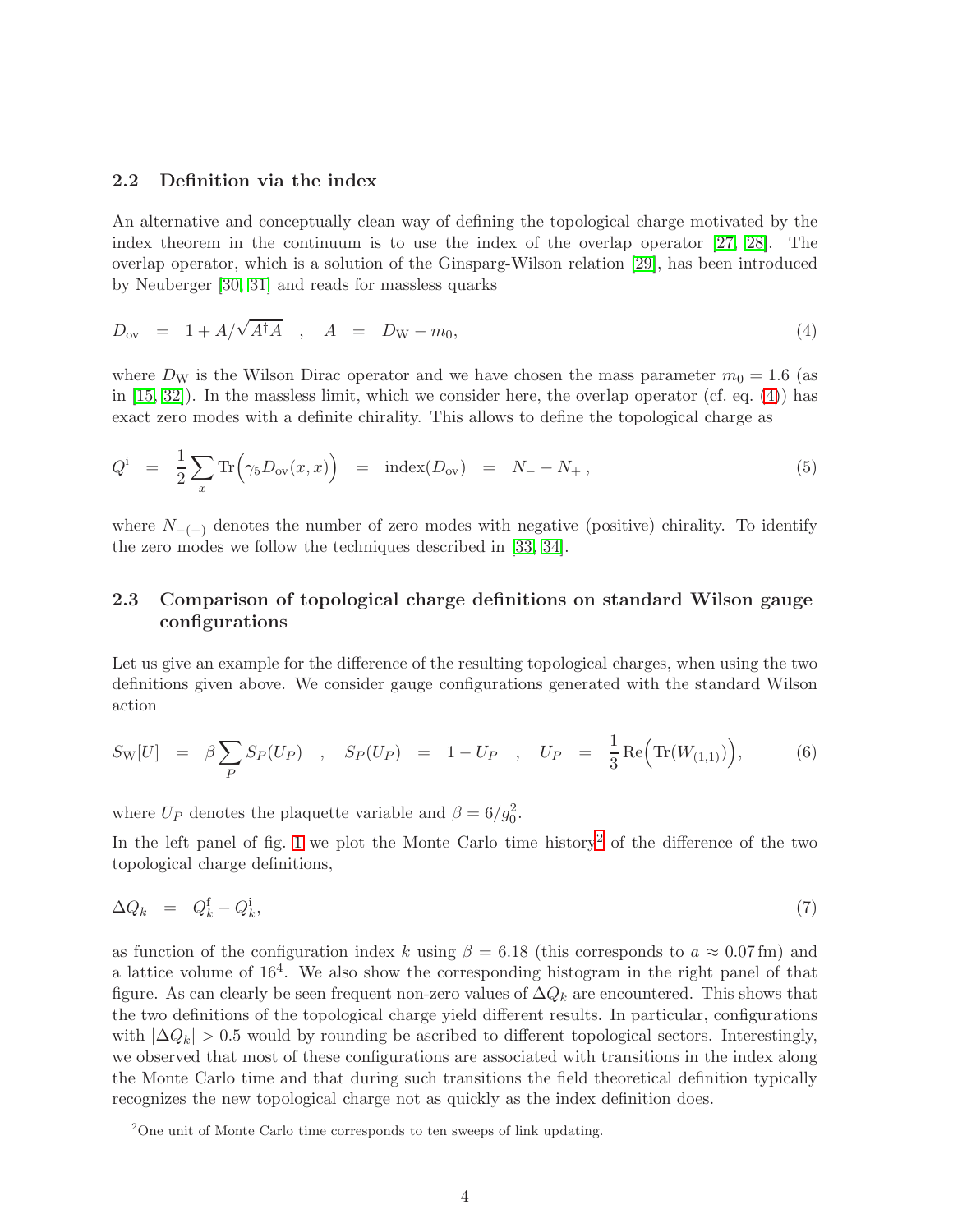

<span id="page-5-0"></span>Figure 1: The difference of the topological charge  $\Delta Q_k = Q_k^{\text{f}} - Q_k^{\text{i}}$  as function of the configuration index  $k$  (left) and the corresponding histogram (right) (Wilson plaquette gauge action).

Since we are already considering highly improved definitions of the topological charge, we do not follow the line of improving the topological charge or the filtering even further.

An alternative route might be the application of improved actions. For example with the concept of perfect actions [\[35\]](#page-16-8) it can be expected that different definitions of the topological charge lead to coinciding values.

Another possibility, which we will follow in this work, is to use actions that fix topology. Such actions have been tailored to address questions related to topology of gauge fields and give rise to the expectation that again better agreement of different topological charge definitions will be reached. Particular realizations of topology fixing actions are the hyperbolic action discussed in [\[36,](#page-16-9) [12\]](#page-15-4) and actions employing a determinant ratio of Wilson-type fermions [\[11,](#page-15-3) [15\]](#page-15-7). We will give the precise form of these actions in the next two sections. We will also discuss, whether using these actions indeed leads to a better agreement of the topological charge obtained from different definitions.

### <span id="page-5-3"></span>3 The hyperbolic action

The hyperbolic action provides a cut-off for small plaquette values (i.e. large action density). It is given by

<span id="page-5-2"></span>
$$
S_{\epsilon,n}^{\text{hyp}}[U] = \beta \sum_{P} S_{\epsilon,n,P}^{\text{hyp}}(U_P) \quad , \quad S_{\epsilon,n,P}^{\text{hyp}}(U_P) = \begin{cases} \frac{S_P(U_P)}{(1 - S_P(U_P)/\epsilon)^n} & \text{if } S_P(U_P) < \epsilon \\ \infty & \text{otherwise} \end{cases} , \tag{8}
$$

where for the rest of the paper we will use  $n = 1$ . This form of the action has been suggested and used in [\[37,](#page-16-10) [38\]](#page-16-11) for conceptual studies of chiral gauge theories on the lattice and it is motivated by the locality studies of the overlap operator [\[13\]](#page-15-5). There it has also been shown that for

<span id="page-5-1"></span>
$$
S_P(U_P) \quad < \quad \epsilon \quad = \quad \frac{2}{5d(d-1)} \quad = \quad \frac{1}{30} \tag{9}
$$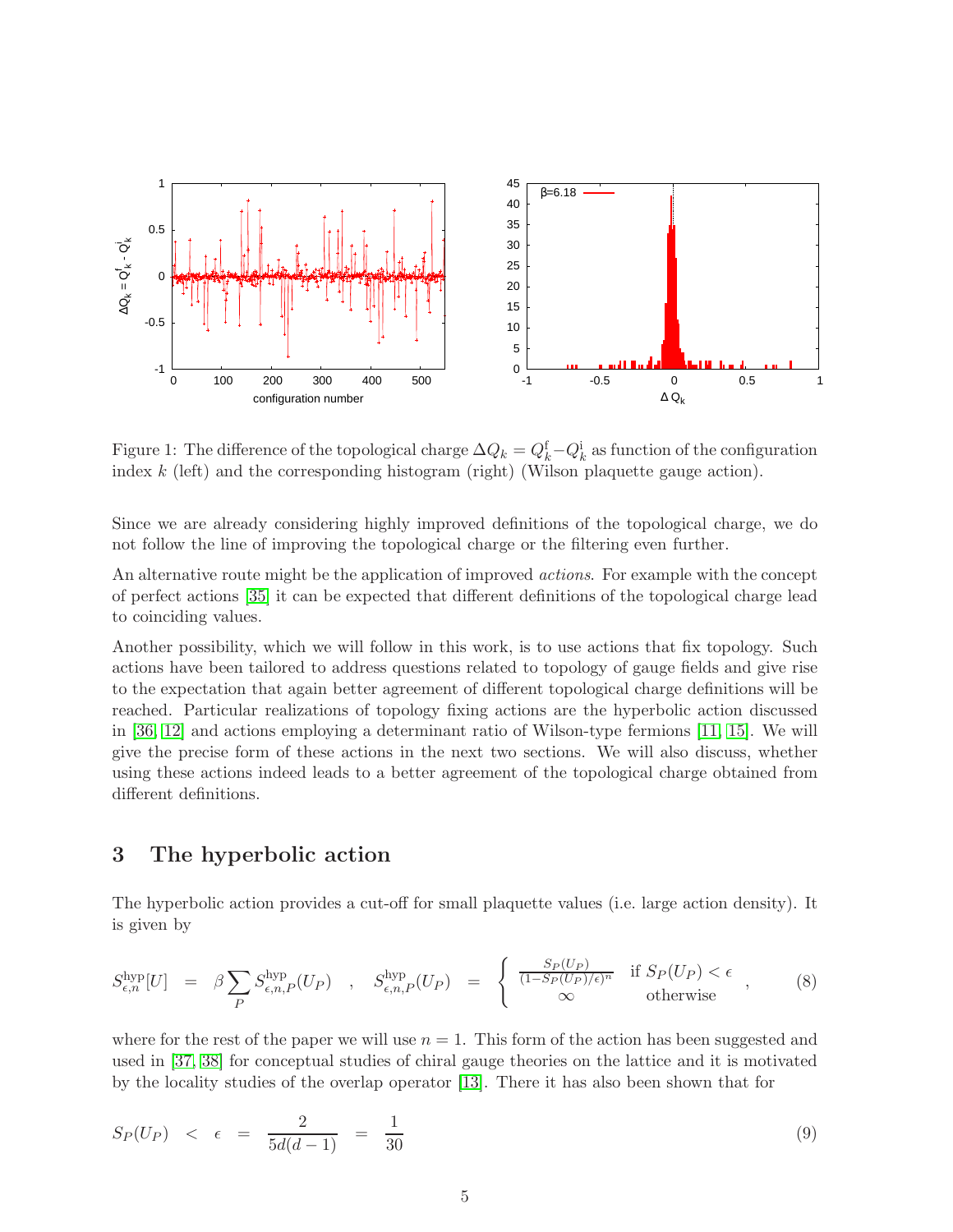the Wilson kernel of the overlap operator has a spectral gap and hence zero mode crossings and, therefore, changes of topology are forbidden. Note that the bound in eq. [\(9\)](#page-5-1) has later been improved [\[14\]](#page-15-6) to

$$
S_P(U_P) \le \epsilon = \frac{1}{(1+1/\sqrt{2})d(d-1)} \simeq \frac{1}{20.5}.
$$
 (10)

As we will describe below these theoretical bounds are typically not reached in practical simulations and, therefore, the fixing of topology will be imperfect.

Note that the form of the action (cf. eq.  $(8)$ ) does not allow the application of a heatbath algorithm. Therefore, it has been simulated by using a local Hybrid Monte Carlo algorithm as proposed in [\[39\]](#page-16-12) and discussed in its application to the present case in [\[12\]](#page-15-4).

The aim of our simulations is to use the hyperbolic action (and the determinant ratio action to be discussed later) in the same physical situation (i.e. same physical volume and lattice spacing) defined by the example of the Wilson gauge action discussed in section [2](#page-3-2) and fig. [1.](#page-5-0) Consequently, when decreasing the value of  $\epsilon$ , also the value of  $\beta$  has to be decreased in order to stay at the same physical lattice spacing as was demonstrated in [\[12\]](#page-15-4).

In fact we took the same combinations of parameters  $(\beta, 1/\epsilon)$  detailed in [\[12\]](#page-15-4), but performed independent simulations. The results for the plaquette expectation value  $\langle U_P \rangle$ , the integrated plaquette autocorrelation time  $\tau_{\text{int}}^{\text{plaq}}$  and the acceptance rate and the step size of our local HMC algorithm are given in Table [1.](#page-6-0) In addition we list the frequency of topology changes  $f_{\text{top}}$  in the corresponding runs, where we measured the topological charge through the index of the overlap operator. In the last column we give the static force parameter  $r_0/a$  [\[40\]](#page-16-13) as computed from smeared Wilson loops using standard procedures [\[41\]](#page-16-14). From this the lattice spacing in physical units can be inferred, using  $r_0 = 0.5$  fm.

|      | ' E     | $\langle U_P \rangle$ | plaq<br>$\tau_{\rm int}^{\rm r}$ | acceptance rate | $d\tau$ | Jtop   | $r_0/a$ |
|------|---------|-----------------------|----------------------------------|-----------------|---------|--------|---------|
| 6.18 | 0.0     | 0.61185(2)            | 8.2(9)                           | 0.998           | (0.1)   | 0.0223 | 7.17(9) |
| 1.5  | $1.0\,$ | 0.599858(5)           | 2.2(2)                           | 0.997           | 0.1     | 0.0066 | 7.09(8) |
| 1.0  | 1.18    | 0.601518(3)           | 1.20(6)                          | 0.995           | 0.1     | 0.0047 | 7.30(7) |
| 0.8  | 1.25    | 0.598366(3)           | 1.13(5)                          | 0.992           | 0.1     | 0.0038 | 7.08(8) |
| 0.3  | 1.52    | 0.601035(2)           | 0.82(2)                          | 0.877           | 0.1     | .0008  | 7.5(2)  |

<span id="page-6-0"></span>Table 1: Simulation parameters and results for the hyperbolic action (eq. [\(8\)](#page-5-2), lattice volume 16<sup>4</sup>).  $\langle U_P \rangle$  denotes the plaquette expectation value,  $\tau_{\text{int}}^{\text{plaq}}$  the corresponding integrated plaquette autocorrelation time,  $d\tau$  the Monte Carlo step size,  $f_{\text{top}}$  the frequency of topology changes and  $r_0/a$  the static force parameter.

Table [1](#page-6-0) clearly shows that, when staying in the fixed physical situation of  $r_0/a \approx 7$ , which amounts to a lattice spacing of approximately 0.07 fm, the frequency of topology flips is getting smaller, when decreasing  $\epsilon$  as has already been noted in [\[12\]](#page-15-4). Note, however, that even at our smallest value of  $\epsilon = 0.66$  ( $1/\epsilon = 1.52$  in Table [1\)](#page-6-0) topology is not completely fixed.

In fact at  $r_0/a \approx 7$  it will not be possible to fix topology completely. The qualitative argument for this is the following: a roughly constant plaquette expectation value can be viewed as an indicator of being in a fixed physical situation. This is also suggested by Table [1:](#page-6-0) a value of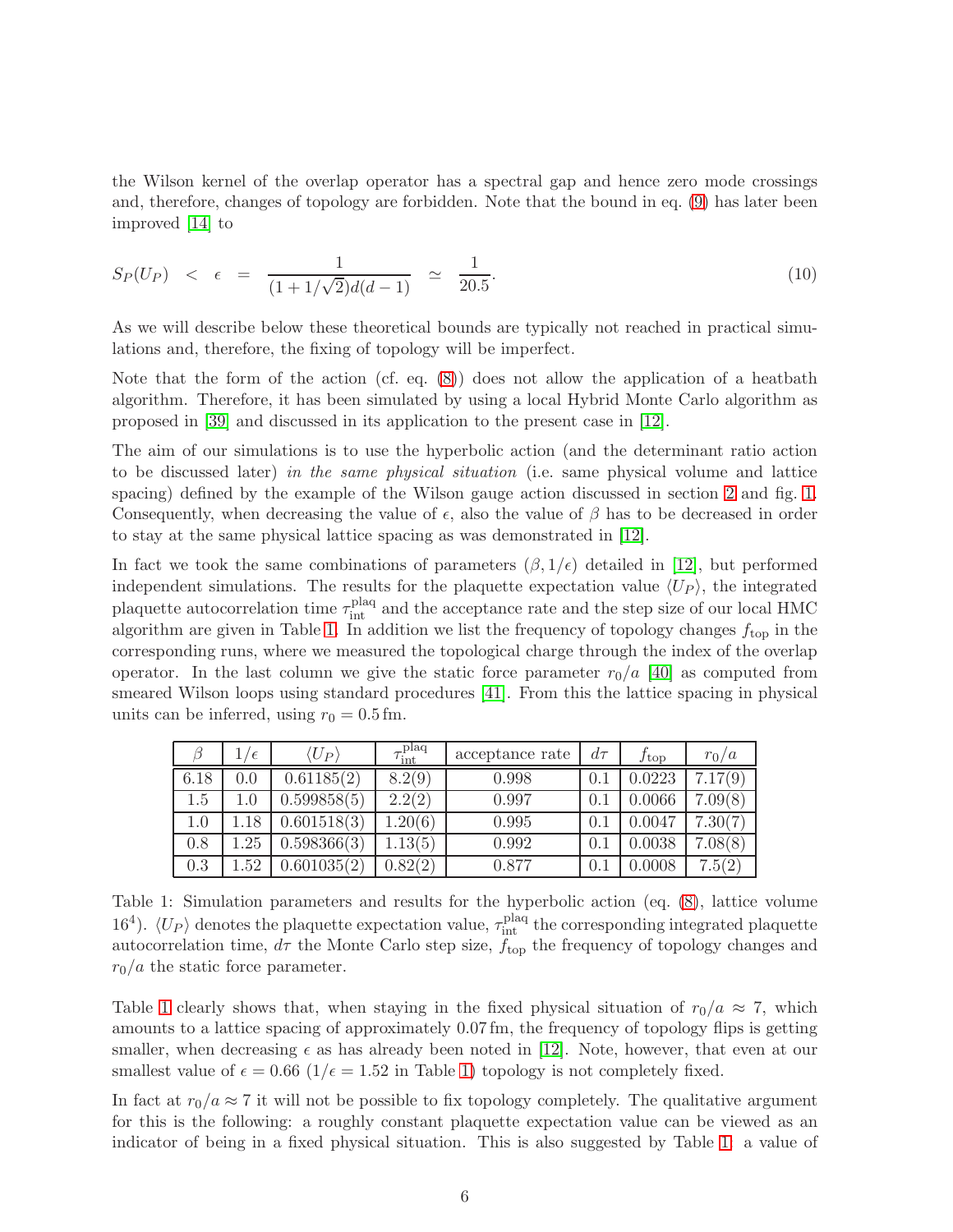$r_0/a \approx 7$  corresponds to  $\langle U_P \rangle \approx 0.6$ . Decreasing  $\epsilon$  beyond the desired value  $\langle S_P \rangle$  is impossible, since according to eq. [\(8\)](#page-5-2) the weight of all configurations with action density  $Sp > \epsilon$  becomes zero. Hence, there is a critical value  $\epsilon_{\rm crit} \approx \langle S_P \rangle$ , which is the lowest value that can be reached for a given physical situation. For our present case  $\epsilon$  cannot be lowered below  $\epsilon_{\rm crit} \approx 1 - 0.6 = 0.4$ .

In Table [2](#page-7-0) it is demonstrated that going to larger values of  $r_0/a$  (i.e. to smaller values of the lattice spacing) the frequency of topology changes is reduced as expected. This indicates that at sufficiently small lattice spacings the hyperbolic action will lead to a complete fixing of topology. However, this will presumably happen at so small values of the lattice spacing that numerical simulations will be extremely demanding.

|      | $1/\epsilon$ | $d\tau$ | $J_{\rm top}$ | $r_0/a$ |
|------|--------------|---------|---------------|---------|
| 0.25 | 1.52         | 0.01    | 0.0041        | 6.7(2)  |
| 0.3  | 1.52         | 0.01    | 0.0012        | 7.5(1)  |
| 0.1  | 1.64         | 0.01    | 0.0048        | 6.4(1)  |
| 0.15 | 1.64         |         | 0.0007        | 8.1(2)  |

<span id="page-7-0"></span>Table 2: Simulation parameters and results for the hyperbolic action of eq. [\(8\)](#page-5-2). Going to smaller values of the lattice spacing (i.e. to larger values of  $r_0/a$ ) amounts to decreasing the frequency of topology changes  $f_{\text{top}}$ .

As a consequence of the above discussion our situation of  $r_0/a \approx 7$  can only be achieved, when using values of  $\epsilon \gtrsim 0.4$ . In practice, we stopped our simulation at  $\epsilon = 1/1.52 \approx 0.66$ , because for smaller values it is rather difficult to do a fine tuning of  $\epsilon$  and/or  $\beta$  to the desired physical situation. Naturally the question arises, whether for this value of  $\epsilon$  there is already agreement between the topological charge values obtained from the two different definitions explained in section [2.](#page-3-2) As measure for the (dis)agreement we use

<span id="page-7-1"></span>
$$
\Delta Q = \frac{1}{N_{\text{conf}}} \sum_{k=1}^{N_{\text{conf}}} |\Delta Q_k|,\tag{11}
$$

where the difference  $\Delta Q_k$  is defined in eq. [\(7\)](#page-4-2).

In the left panel of fig. [2](#page-8-0) we show the frequency of topology changes and in the right panel of the same figure the values of  $\Delta Q$  as functions of  $\beta$ .  $\Delta Q$  exhibits a similar behavior as  $f_{\text{top}}$ : it decreases as topology is fixed more and more. We conclude that topology fixing actions have indeed the potential to assure a unique results for the topological charge from different definitions. Remember, however, that at typical values of the lattice spacing it is not possible to fix topology sufficiently strongly with the hyperbolic action. Therefore, we consider an alternative approach using the determinant ratio action.

#### 4 The determinant ratio action

The idea of fixing topology originates from the locality property of the overlap operator [\[13\]](#page-15-5). For a sufficiently fine lattice spacing  $(a \lesssim 0.1 \text{ fm})$  the kernel operator  $A^2$  has a spectral gap and hence the overlap operator is local. This can be proven analytically using the theoretical bounds on  $\epsilon$  for very small values of the lattice spacing. It has also been checked numerically.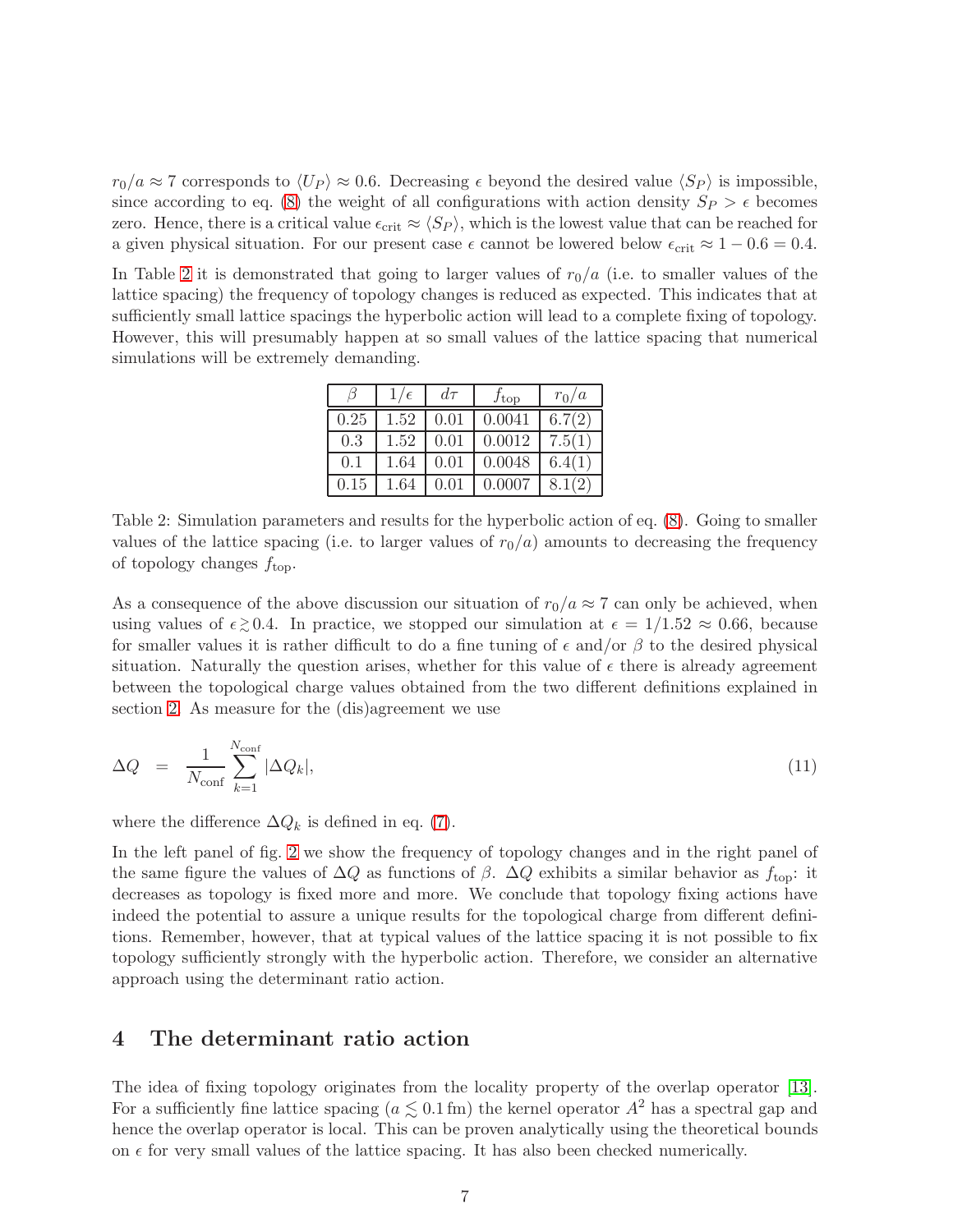

<span id="page-8-0"></span>Figure 2: The frequency of topology changes  $f_{\text{top}}$  (left) and the difference of the topological charge  $\Delta Q$  (right) as functions of  $\beta$  for approximately fixed  $r_0/a$  (hyperbolic action). Note that we do not show statistical errors for  $f_{\text{top}}$ , because of the long autocorrelation time of that quantity; nevertheless we consider the value of  $f_{\text{top}}$  as an indicator to what extent topology is fixed.

A spectral gap of the kernel operator in turn implies that there are no zero mode crossings and hence a change of topology (when using the index definition) is forbidden. This line of arguments suggests to include in the partition function a term

<span id="page-8-1"></span>
$$
R_{\text{det}} = \frac{\det (A^{\dagger}A)}{\det (A^{\dagger}A + \mu_{\text{tm}}^2)}.
$$
\n(12)

Note that here the kernel operator A (cf. eq. [\(4\)](#page-4-0)) is evaluated at negative quark mass  $-m_0$  to guarantee the existence of a spectral gap. In the denominator in eq. [\(12\)](#page-8-1) a regulating twisted mass term  $\mu_{\text{tm}}^2$  has been introduced, which controls the range of near zero modes that are to be suppressed.

The determinant ratio action has been suggested in [\[11,](#page-15-3) [15\]](#page-15-7). There it has also been checked that it indeed fixes topology, when the topological charge is determined by the index of the overlap operator. The determinant ratio action has been extensively used in simulations with dynamical overlap fermions (see [\[18\]](#page-15-10) for a recent review) to avoid slowing down the algorithm at changes of the topological charge (see section [1\)](#page-1-0).

Here, we use the determinant ratio action as a local modification of the Wilson plaquette action. We do not include any dynamical fermions and, therefore, work in the quenched approximation. Our main motivation is to compare the field theoretic and the index definition of the topological charge and to determine to what extent they yield consistent results.

The determinants that appear in eq. [\(12\)](#page-8-1) are treated by means of pseudo fermionic fields and a global Hybrid Monte Carlo algorithm [\[42\]](#page-16-15). Details of this HMC algorithm can be found in [\[43\]](#page-16-16). It uses even/odd preconditioning [\[44\]](#page-16-17), mass shift [\[45,](#page-17-0) [46\]](#page-17-1) and multiple time step integrators.

In a first step we have confirmed the results in [\[11,](#page-15-3) [15\]](#page-15-7) that the topological charge, when computed via the index of the overlap operator, is indeed fixed. To this end we generated initial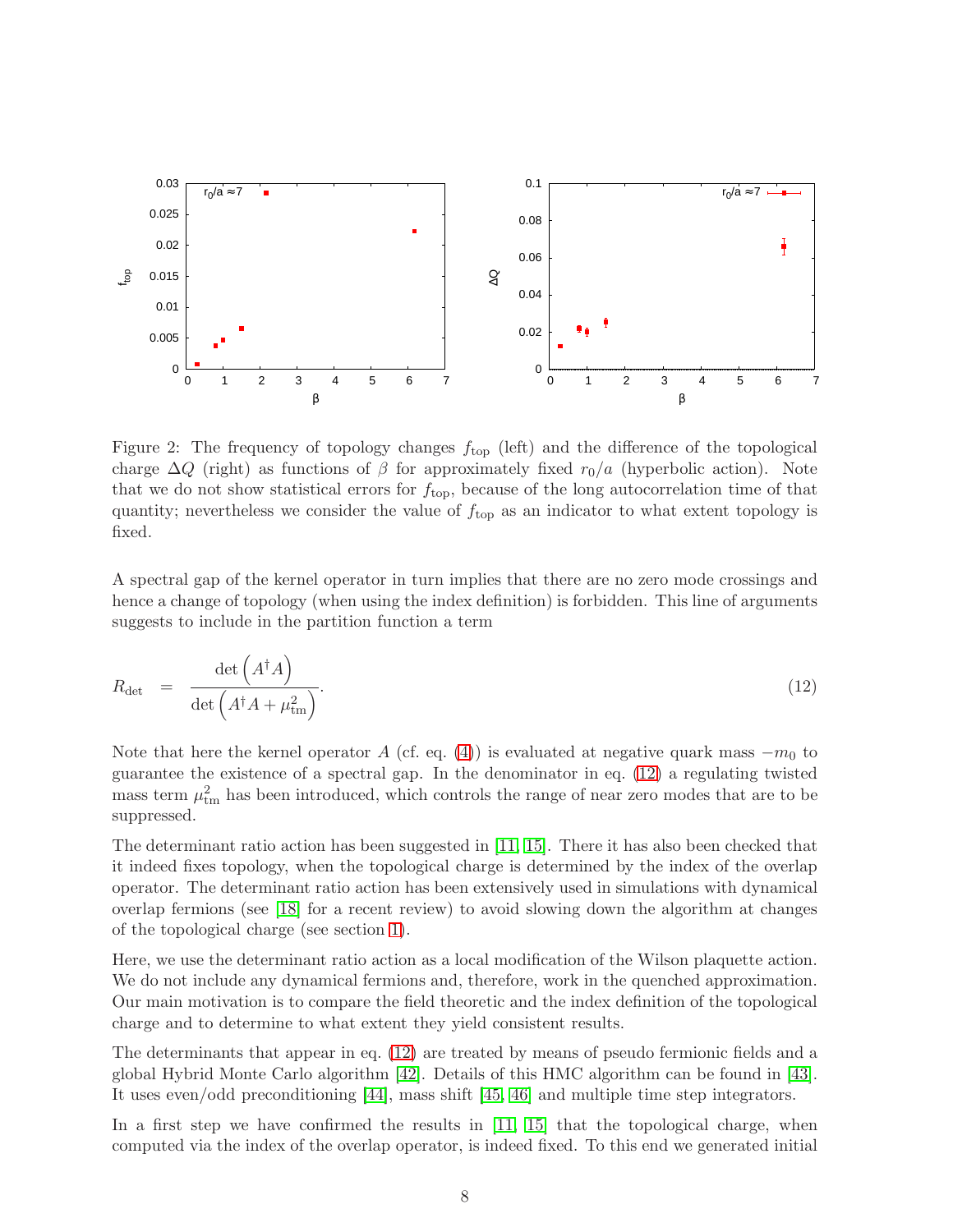configurations on  $16^4$  lattices with topological charge  $Q^i = 0, 1, 2$  and performed simulations with the determinant ratio action. We have chosen  $\beta = 6.063$ ,  $m_0 = -1.6$  and  $\mu_{tm} = 0.2$  (see below). We found that on samples of 300 configurations separated by 10 trajectories not a single topology change took place. Thus, topology seems to be fixed.

To be able to perform a meaningful comparison with the hyperbolic action results from section [3,](#page-5-3) we tuned the value of  $\beta$  such that  $r_0/a \approx 7$ . The results of this tuning are collected in Table [3,](#page-9-0) where we list  $\beta$ , the average plaquette  $\langle U_P \rangle$ , the plaquette integrated autocorrelation time  $\tau_{\text{int}}^{\text{plaq}}$ , the acceptance rate and the force parameter  $r_0/a$ . Note that these results correspond to the  $Q^{i} = 0$  sector. The main results of this table are that a value of  $\beta = 6.063$  leads to the desired scale of  $r_0/a \approx 7$  and that the change in  $\beta$  to reach this physical situation is much milder than in the case of the hyperbolic action.

| 17    | $\langle U_P\rangle$    | _plaq<br>$\frac{1}{\text{int}}$ | acc. rate | $r_0/a$  |
|-------|-------------------------|---------------------------------|-----------|----------|
| 5.900 | 0.58850(3)              | 3.7(6)                          | 0.85      | 5.43(4)  |
| 6.000 | $\overline{0.59877(3)}$ | 3.0(5)                          | 0.89      | 6.40(9)  |
| 6.050 | 0.60358(3)              | 2.9(5)                          | 0.90      | 6.69(6)  |
| 6.063 | 0.60482(2)              | 2.3(3)                          | 0.90      | 6.97(5)  |
| 6.100 | 0.60830(3)              | 2.5(4)                          | 0.91      | 8.04(22) |

<span id="page-9-0"></span>Table 3: Simulation parameters and results for the determinant ratio action of eq. [\(12\)](#page-8-1).

The crucial question is, of course, whether the two definitions of the topological charge,  $Q<sup>f</sup>$  (cf. eq. [\(1\)](#page-3-1)) and  $Q^i$  (cf. eq. [\(5\)](#page-4-3)), agree. In fig. [3](#page-9-1) the  $\beta$  dependence of  $\Delta Q$  (eq. [\(11\)](#page-7-1)) is shown for the simulations detailed in Table [3.](#page-9-0) Note that in all these runs  $Q^{i} = 0$ , i.e. all simulations were performed in the topologically trivial sector. One can clearly see that  $\Delta Q$  decreases, when approaching the continuum limit by increasing  $\beta$ . For  $\beta = 6.063$ , i.e. for  $r_0/a \approx 7$ ,  $\Delta Q \approx 0.02$ indicates rather good agreement between the two definitions.



<span id="page-9-1"></span>Figure 3:  $\Delta Q$  as function of  $\beta$  for the determinant ratio action. Note that contrary to fig. [2](#page-8-0) here we change the physical situation, i.e. the value of  $r_0/a$  (cf. Table [3\)](#page-9-0).

In the upper panels of fig. [4](#page-10-0) we show the Monte Carlo history of  $\Delta Q_k$ , the disagreement of the two definitions, at  $\beta = 6.063$ . When rounding the field theoretic results to the nearest integer,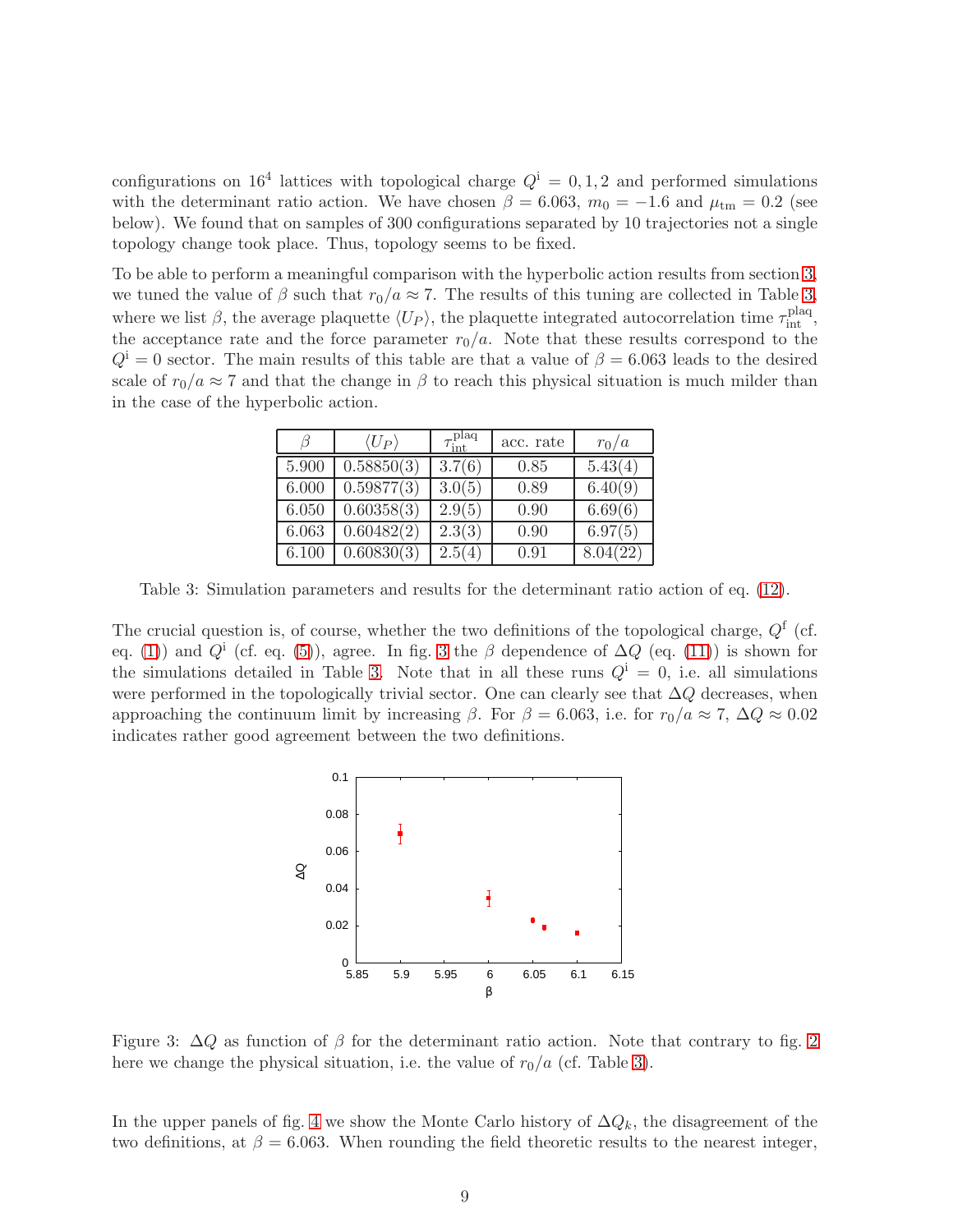there is agreement for almost all gauge configurations. Only for the lower values of  $\beta$  we have encountered in rare cases differences bigger than 0.5. Corresponding plots for the hyperbolic action ( $\beta = 0.3$ ,  $1/\epsilon = 1.52$ ) look essentially identical (cf. the lower panels of fig. [4\)](#page-10-0).



<span id="page-10-0"></span>Figure 4: The difference of the topological charge  $\Delta Q_k = Q_k^{\text{f}} - Q_k^{\text{i}}$  as function of the configuration index k (left) and the corresponding histogram (right) for the determinant ratio action at  $\beta =$ 6.063 (upper panels) and for the hyperbolic action at  $\beta = 0.3$ ,  $1/\epsilon = 1.52$  (lower panels).

We close this section with a short remark about autocorrelation times. As can be seen in Table [3](#page-9-0) the autocorrelation times of the plaquette turn out to be rather short in our simulations. However, it is important to realize that the plaquette does not provide the largest autocorrelation time of the system. This can be seen from fig. [5,](#page-11-1) where we show the autocorrelation times of smeared Wilson loops (extension  $R \times T$ ) as functions of R keeping  $T = 7$  fixed. Note that the autocorrelation time in fig.  $5, t_{int}$ , is measured in units of configurations and each configuration is separated by ten Monte Carlo iterations. Therefore the autocorrelation times of the Wilson loops in fig. [5](#page-11-1) are an order of magnitude larger than the ones for the plaquette given in Table [3.](#page-9-0) Clearly, autocorrelation times become larger, when increasing R until at  $R \approx 6$  they level off and reach plateaus. The increase of the smeared Wilson loops autocorrelation times is not a property characteristic for the topology fixing actions only [\[47\]](#page-17-2). In particular, when computing the static potential and from that  $r_0/a$  one should use these larger autocorrelation times, when computing statistical errors.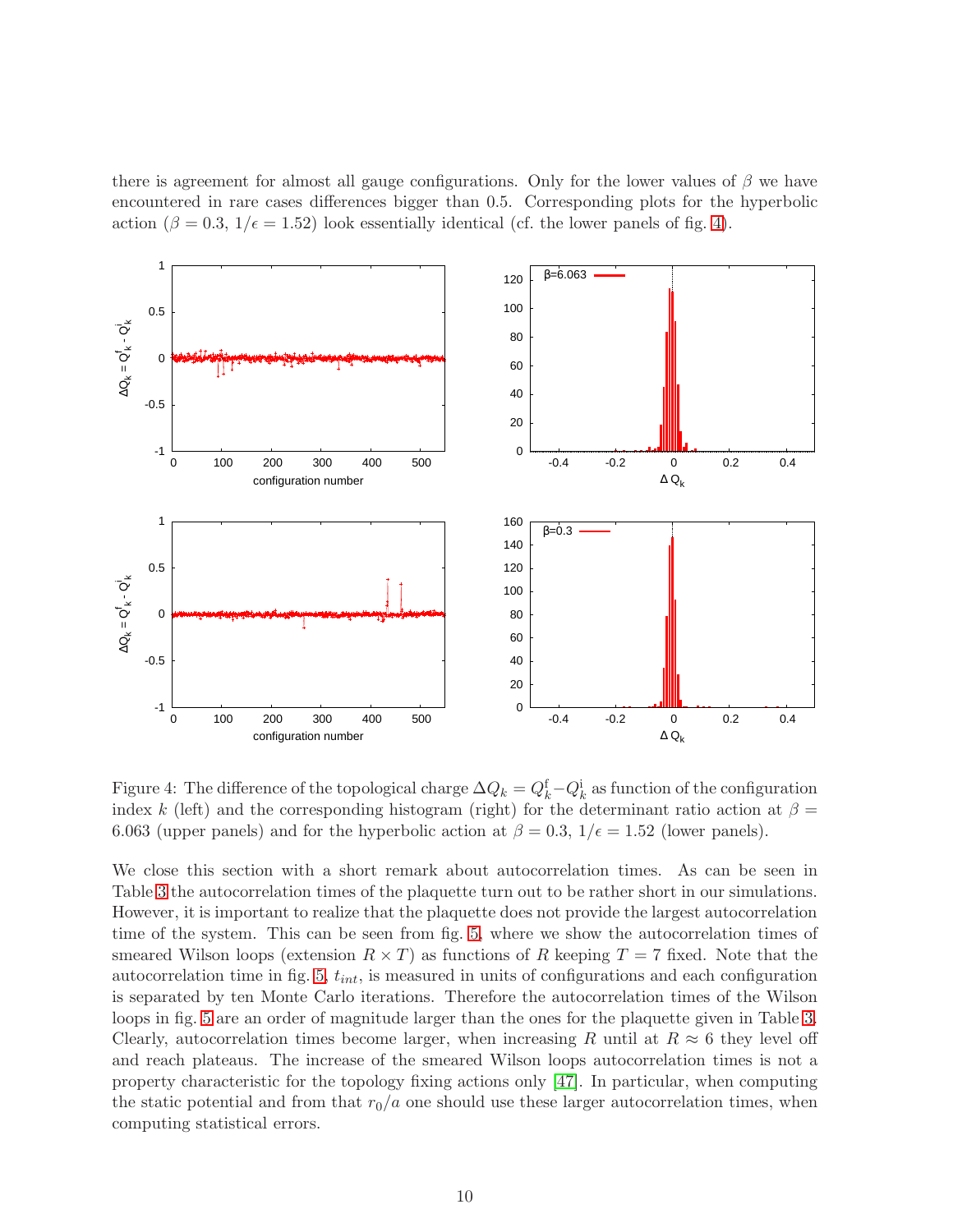

<span id="page-11-1"></span>Figure 5: Autocorrelation times of smeared Wilson loops with extension  $R \times T$  as a functions of R with  $T = 7$  fixed, here shown for a fixed topological sector,  $Q = 0$  (determinant ratio action,  $\beta = 6.063$ , lattice volume 16<sup>4</sup>). Note that the autocorrelation time in fig. [5](#page-11-1) is measured in units of configurations and each configuration is separated by ten Monte Carlo iterations.

# <span id="page-11-0"></span>5 Dependence of the static potential and related quantities on the topological sector

Another important issue, which we intend to address in more detail in a subsequent publication, is the dependence of physical observables on topology, in particular the finite size effects in a given topological sector. Such results could be confronted with the theoretical expectations of [\[19,](#page-15-11) [20\]](#page-15-12).

Here we study in a first step the Q dependence of the static potential and related quantities. We employed the determinant ratio action at  $\beta = 6.063$  using 16<sup>4</sup> lattices. To identify the topological charge we used the index definition  $Q^i$ . We computed smeared Wilson loop averages  $\langle W_{(R,T)} \rangle$ (extension  $R \times T$ ), the static potential  $V(R)$  at separation R and the Sommer parameter  $r_0$ in the topological sectors with charges  $Q^i \in \{0, 1, 2, 4\}$ . As can be seen from Table [4,](#page-12-0) there are substantial differences between results computed in different topological sectors going well beyond a  $5\sigma$  effect, in particular when comparing  $Q^i = 0$  and  $Q^i = 4$ . This is also visible from fig. [6:](#page-12-1) while the static potentials for different  $Q^i$  sectors look rather similar (left), a zoomed plot shows a clear dependence on the topological charge (right).

In a recent paper by the JLQCD Collaboration [\[32\]](#page-16-5) a similar analysis was carried out:  $r_0$ was computed for the topological sectors  $Q^i \in \{0, 2, 4\}$ , but no dependence on  $Q^i$  within statistical errors has been established. Note, however, that compared to our simulations the spatial extension of the lattice  $L$  (in physical units) was larger by a factor of about 1.7 and the temporal extension larger by a factor of  $\approx 3.4$ , yielding in total a factor of about 17 for the lattice volume  $V = L^3 \times T$ . Assuming that the  $Q^i$  dependence of  $r_0$  is of the same form as that derived for spectral quantities in [\[19,](#page-15-11) [20\]](#page-15-12) the absence of a Q-dependence is consistent, because the dominating finite volume correction, when fixing topology, is proportional to  $1/V$ , which presumably would shrink the deviations seen here to the 1 to  $2\sigma$  level. Note also that in [\[32\]](#page-16-5) dynamical quarks were used, which, in principle, could have an effect since topological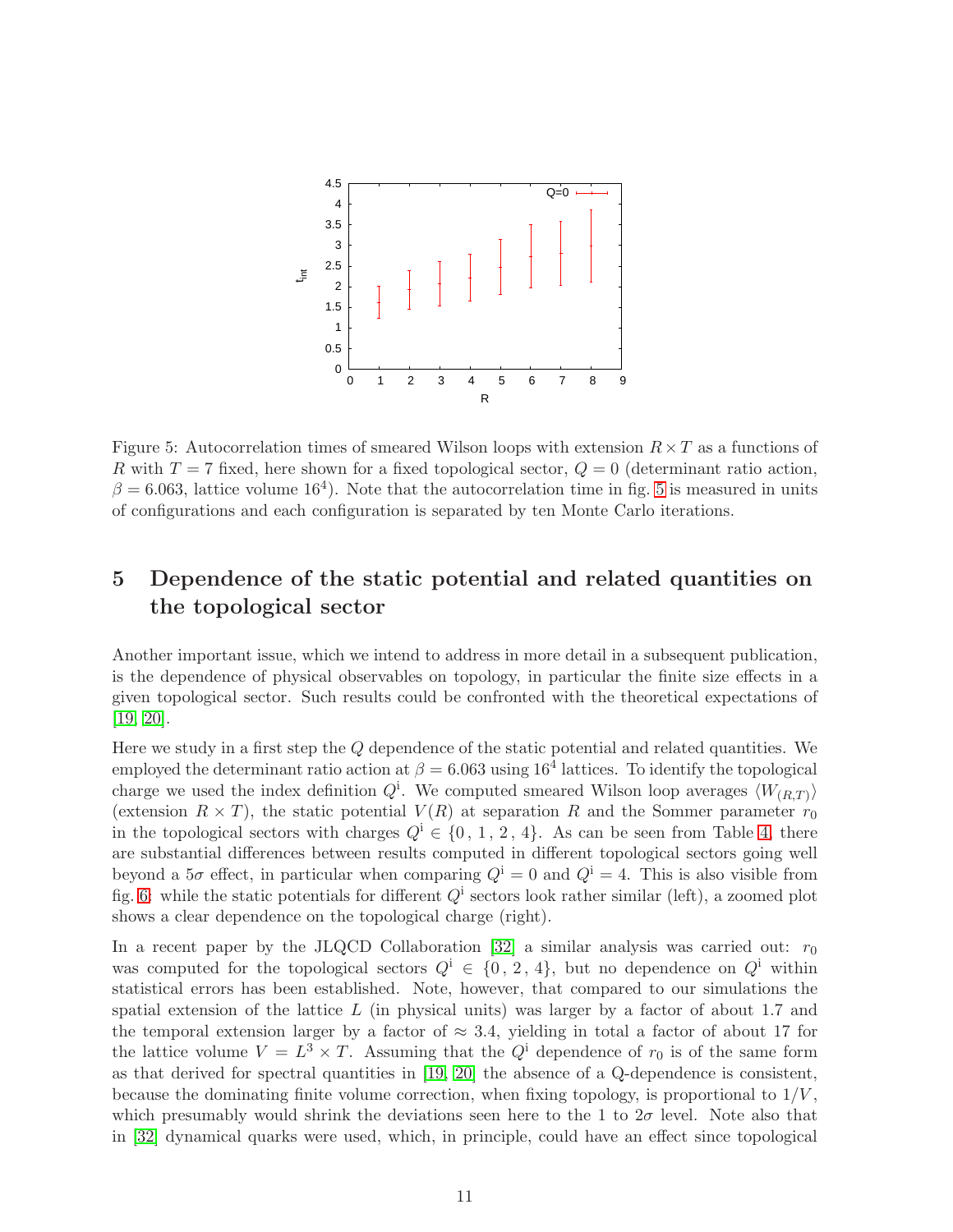| $Q^{\rm i}$ | $\langle W_{(1,1)}\rangle$ | $\langle W_{(4,4)}\rangle$ | $\langle W_{(7,7)}\rangle$ | V(4) | V(7)                               | $r_0/a$             |
|-------------|----------------------------|----------------------------|----------------------------|------|------------------------------------|---------------------|
|             | 0.94776(2)                 | 0.4090(6)                  | $0.0931(7)$ 0.2177(3)      |      | 0.3326(8)                          | $\parallel$ 6.97(5) |
|             | 0.94770(3)                 | 0.4074(6)                  | $0.0911(8)$ 0.2189(3)      |      | $0.3364(9)$ 6.84(4)                |                     |
|             | 0.94765(2)                 | 0.4057(6)                  | $0.0895(7)$ 0.2201(3)      |      | $\mid$ 0.3393(9) $\mid$ 6.77(4)    |                     |
|             | 0.94743(2)                 | 0.4000(4)                  | $0.0832(5)$ 0.2245(2)      |      | $\mid 0.3515(7) \mid \mid 6.48(3)$ |                     |

<span id="page-12-0"></span>Table 4: Dependence of various observables related to the static potential on the topological sector defined by  $Q^i$ .  $\langle W_{(R,T)} \rangle$  denotes smeared Wilson loop averages (extension  $R \times T$ ),  $V(R)$ the static potential at separation R and  $r_0$  the Sommer parameter (determinant ratio action,  $\beta = 6.063$ , lattice volume 16<sup>4</sup>).



<span id="page-12-1"></span>Figure 6: The static potential as a function of the separation for the topological sectors  $Q^i$  =  $\{0, 1, 2, 4\}$  (left), and a zoomed plot of the same results (right).

fluctuations are suppressed. Moreover, the lattice spacing used in this reference was significantly larger (0.12 fm compared to 0.07 fm).

### 6 Discussion and summary

In this paper we were mainly concerned with the question, whether different definitions of the topological charge lead to consistent results, when using topology fixing gauge actions. To address this question, we employed two modifications of the Wilson plaquette action, the hyperbolic action, which implements Lüscher's admissibility condition, and the determinant ratio action, which leads to a spectral gap.

As a result we could establish that there is a correlation between the degree topology is fixed and the agreement of both topological charge definitions used herein in the sense that the better topology is fixed the better the agreement comes out. Let us accept for a second the index of the overlap operator at a given value of  $m_0$  as a reference definition of the topological charge, which is not unreasonable given the conceptual cleanness. Then we find that the hyperbolic action is not able to fix topology completely, even for the smallest value of  $\epsilon \approx 0.66$  reached in this paper. We argued that in fact with a value of  $r_0/a \approx 7$  it will not be possible to achieve such a complete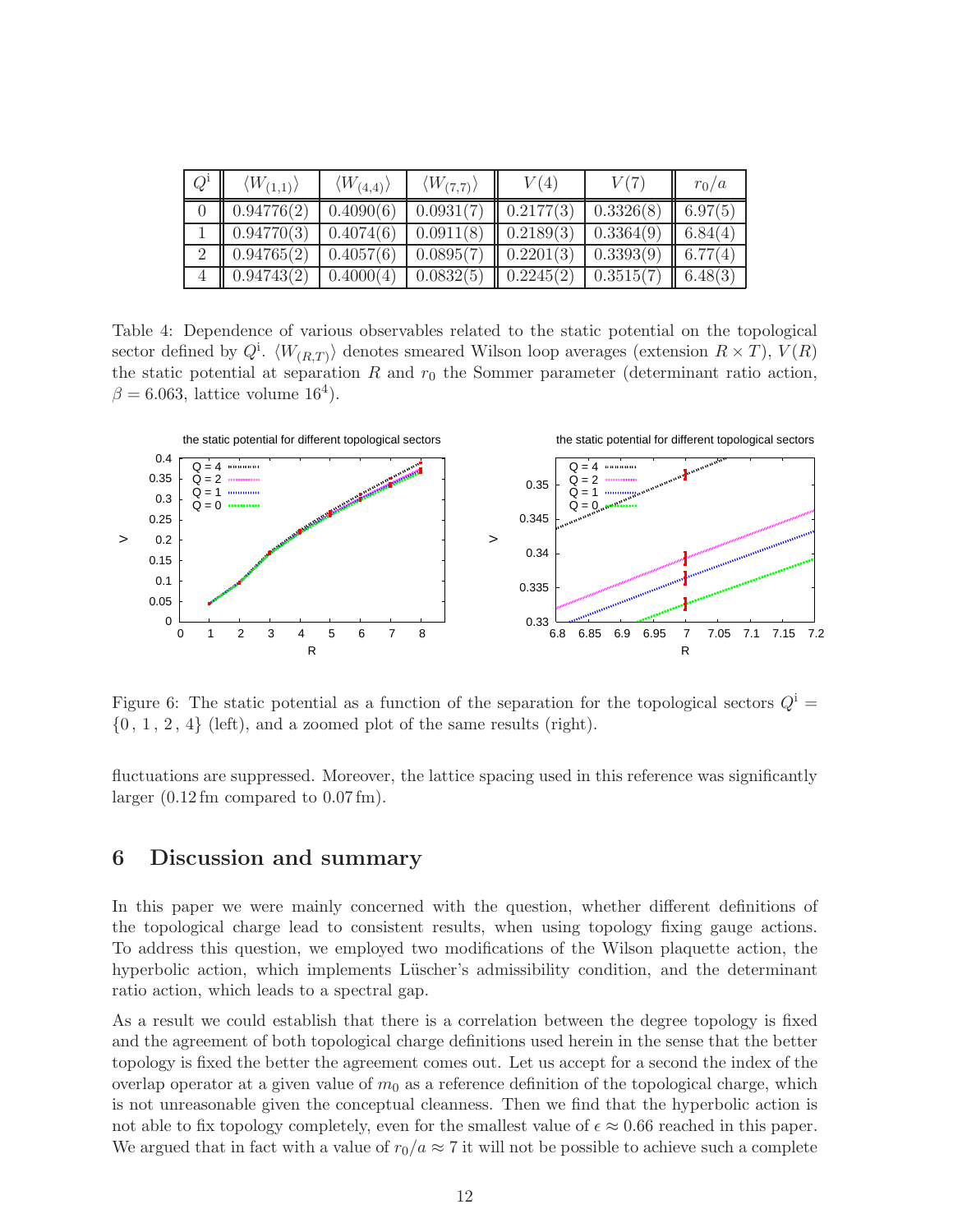fixing of the topological charge. On the other hand the determinant ratio action fixes topology at once for  $r_0/a \gtrsim 5.4$ , i.e. already at rather coarse lattice spacings. Note that in [\[32\]](#page-16-5) it has been found that even at  $r_0/a \approx 4.2$  no change of the topological charge could be observed. Of course, it is still possible that modifications of the overlap kernel operator such as changing the value of  $m<sub>0</sub>$  or smearing the gauge configurations may lead to different values of the topological charge  $Q<sup>i</sup>$  (the index), a question that clearly deserves further studies.

When fixing topology in a finite volume, as is necessary for certain numerical simulations, a number of conceptual questions arise. As a first step towards addressing such problems, we studied the dependence of the static potential on the topological charge. For our lattice size with linear extent of  $L \approx 1.2$  fm we found a clear dependence of the static potential at distances of about  $R \approx 0.5$  fm, when computed in the topological charge sectors  $Q = 0$  and  $Q = 4$ . It will be very interesting to see, whether this difference vanishes when taking the infinite volume limit. It is our goal to investigate the volume dependence of physical observables in fixed topological sectors. This will also allow us to test the predictions for the finite size effects given in [\[19,](#page-15-11) [20\]](#page-15-12).

In this work we focused on global aspects of topology. It would also be interesting to investigate, how topology is locally realized in topology fixed gauge configurations. Moreover, we expect that the mechanism of topology fixing is rather different for the two actions we have used. This can be seen from fig. [7,](#page-14-7) where we show the plaquette distributions for the Wilson, the hyperbolic and the determinant ratio action at the same physical situation.

As shown in more detail in fig. 3 of [\[12\]](#page-15-4) the hyperbolic action shows an asymmetric distribution for  $1/\epsilon \gtrsim 1.52$ , since small plaquette values are suppressed. In fact this suppression has been the original motivation for fixing topology. In contrast to that the distribution of the determinant ratio action is very similar to the distribution of the Wilson plaquette action. This can be made more quantitative by fitting Gaussian functions to these distributions with mean values  $\mu$  and widths  $\sigma$  as parameters. The results of these fits are listed in Table [5](#page-13-0) confirming that the value of  $\sigma$  is almost smaller by a factor of two for the hyperbolic action. Nevertheless, the determinant ratio action fixes the reference topological charge completely. This result suggests that the suppression of small plaquette values is not a necessary condition for fixing topology. It would be interesting to investigate this in more detail.

| action    |       | $\epsilon$ | u           |             |
|-----------|-------|------------|-------------|-------------|
| $D_{hyp}$ | 0.8   | $1.25\,$   | 0.598360(9) | 0.000254(4) |
| $S_{det}$ | 6.063 |            | 0.604808(9) | 0.000479(7) |
| $S_W$     | 6.18  |            | 0.611857(9) | 0.000497(7) |

<span id="page-13-0"></span>Table 5: Results from Gaussian fits  $\propto \exp^{-(x-\mu)^2/2\sigma^2}$  to the plaquette distributions shown in fig. [7.](#page-14-7)

# Acknowledgments

We thank Gunnar Bali, Gregorio Herdoiza, Michael M¨uller-Preussker, Silvia Necco, Luigi Scorzato and Andreas Schäfer for useful discussions and in particular Urs Wenger for helpful cross checks of static potential computations.

This work has been supported in part by the DFG Sonderforschungsbereich/Transregio SFB/TR9-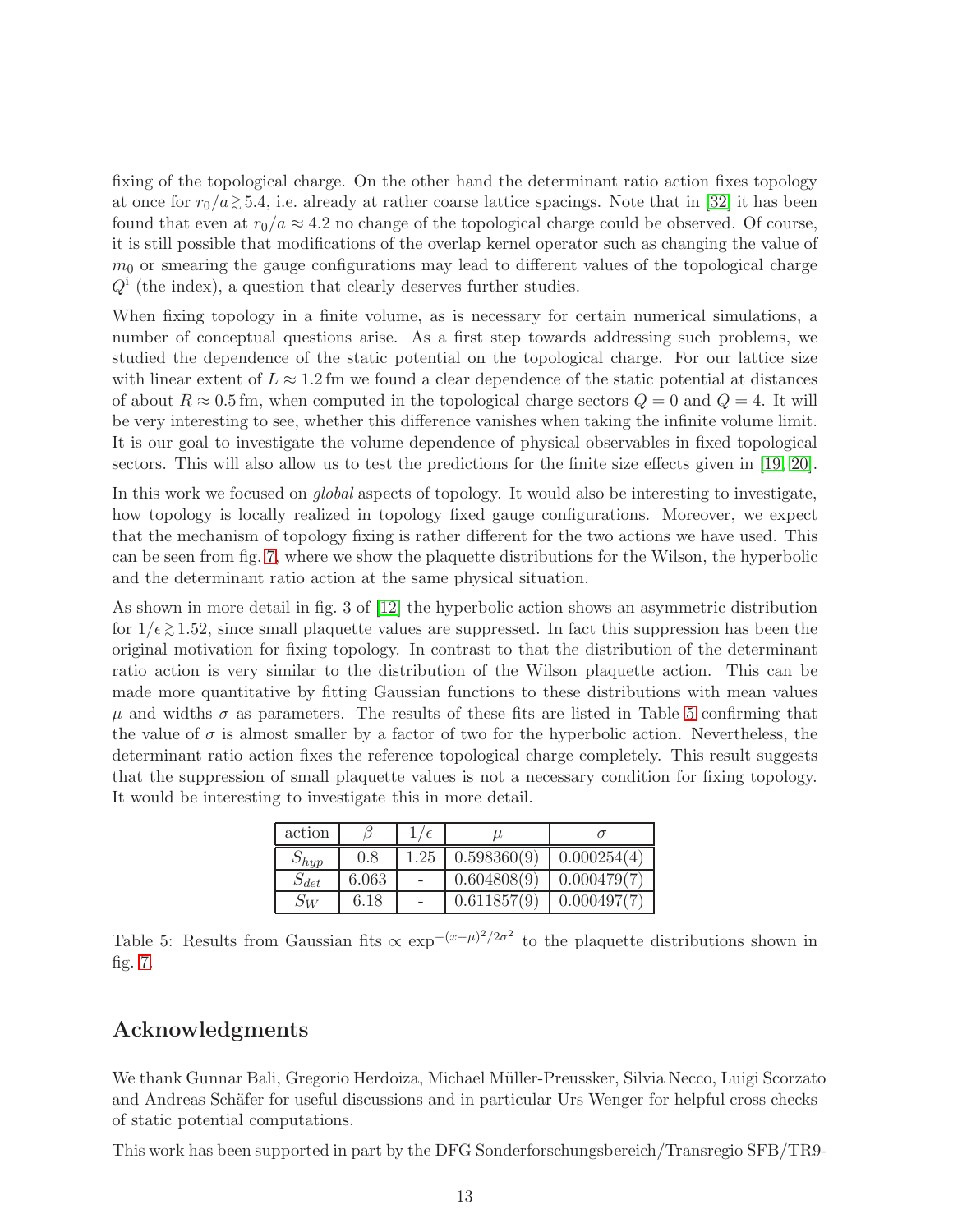

<span id="page-14-7"></span>Figure 7: The plaquette distributions for the Wilson, the hyperbolic ( $\beta = 0.8$ ) and the determinant ratio ( $\beta = 6.063$ ) action (roughly at a the same physical situation). Cf. also fig. 3 in  $|12|$ .

03 and by DFG BR 2872/4-1.

# <span id="page-14-0"></span>References

- <span id="page-14-1"></span>[1] H. Leutwyler and Andrei V. Smilga. Spectrum of Dirac operator and role of winding number in QCD. Phys. Rev., D46:5607–5632, 1992.
- <span id="page-14-2"></span>[2] J. J. M. Verbaarschot and T. Wettig. Random matrix theory and chiral symmetry in QCD. Ann. Rev. Nucl. Part. Sci., 50:343–410, 2000.
- <span id="page-14-3"></span>[3] F. C. Hansen. Finite size effects in sponateously broken  $SU(N) \times SU(N)$  theories. Nucl. Phys., B345:685–708, 1990.
- [4] F. C. Hansen and H. Leutwyler. Charge correlations and topological susceptibility in QCD. Nucl. Phys., B350:201–227, 1991.
- <span id="page-14-4"></span>[5] P. H. Damgaard, M. C. Diamantini, P. Hernandez, and K. Jansen. Finite-size scaling of meson propagators. Nucl. Phys., B629:445–478, 2002.
- <span id="page-14-5"></span>[6] F. Bruckmann et al. Quantitative comparison of filtering methods in lattice QCD. Eur. Phys. J., A33:333, 2007.
- <span id="page-14-6"></span>[7] E.-M. Ilgenfritz et al. Vacuum structure revealed by over-improved stout-link smearing compared with the overlap analysis for quenched QCD. Phys. Rev., D77:074502, 2008.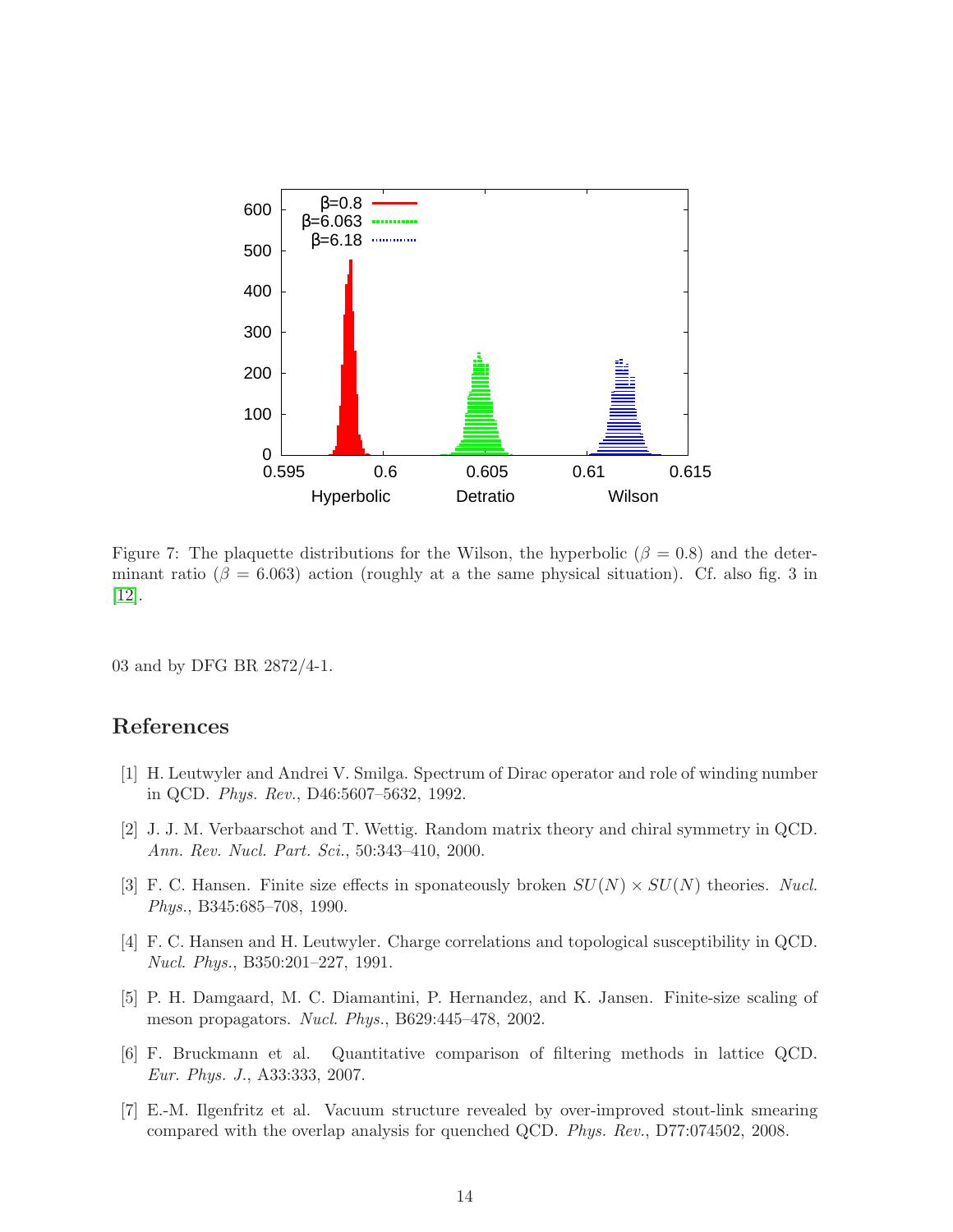- <span id="page-15-1"></span><span id="page-15-0"></span>[8] F. Bruckmann et al. Comparison of filtering methods in SU(3) lattice gauge theory. PoS, Confinement8:045, 2009.
- <span id="page-15-2"></span>[9] M. Lüscher. Topology of lattice gauge fields. *Commun. Math. Phys.*, 85:39, 1982.
- <span id="page-15-3"></span>[10] M. Lüscher. Abelian chiral gauge theories on the lattice with exact gauge invariance. Nucl. Phys., B549:295–334, 1999.
- <span id="page-15-4"></span>[11] H. Fukaya, S. Hashimoto, T. Hirohashi, K. Ogawa, and T. Onogi. Topology conserving gauge action and the overlap-Dirac operator. Phys. Rev., D73:014503, 2006.
- <span id="page-15-5"></span>[12] W. Bietenholz et al. Exploring topology conserving gauge actions for lattice QCD. JHEP, 03:017, 2006.
- <span id="page-15-6"></span>[13] P. Hernandez, K. Jansen, and M. Lüscher. Locality properties of Neuberger's lattice Dirac operator. Nucl. Phys., B552:363–378, 1999.
- <span id="page-15-7"></span>[14] H. Neuberger. Bounds on the Wilson Dirac operator. Phys. Rev., D61:085015, 2000.
- <span id="page-15-8"></span>[15] H. Fukaya et al. Lattice gauge action suppressing near-zero modes of  $H_W$ . Phys. Rev. D74:094505, 2006.
- <span id="page-15-9"></span>[16] P. M. Vranas. Gap domain wall fermions. Phys. Rev. D74:034512, 2006.
- <span id="page-15-10"></span>[17] S. Schaefer. Algorithms for dynamical overlap fermions. PoS, LAT2006:020, 2006.
- [18] S. Hashimoto. Physics results from dynamical overlap fermion simulations. PoS, LAT2008:011, arXiv:0811.1257 [hep-lat], 2008.
- <span id="page-15-12"></span><span id="page-15-11"></span>[19] R. Brower, S. Chandrasekharan, John W. Negele, and U. J. Wiese. QCD at fixed topology. Phys. Lett., B560:64–74, 2003.
- [20] S. Aoki, H. Fukaya, S. Hashimoto, and T. Onogi. Finite volume QCD at fixed topological charge. Phys. Rev., D76:054508, 2007.
- <span id="page-15-18"></span><span id="page-15-13"></span>[21] S. O. Bilson-Thompson, D. B. Leinweber, and A. G. Williams. Highly-improved lattice field-strength tensor. Ann. Phys., 304:1–21, 2003.
- <span id="page-15-14"></span>[22] C. Morningstar and M. J. Peardon. Analytic smearing of SU(3) link variables in lattice QCD. Phys. Rev., D69:054501, 2004.
- <span id="page-15-15"></span>[23] M. Falcioni, M. L. Paciello, G. Parisi, and B. Taglienti. Again on SU(3) glueball mass. Nucl. Phys., B251:624–632, 1985.
- <span id="page-15-16"></span>[24] M. Albanese et al. Glueball masses and string tension in lattice QCD. Phys. Lett., B192:163, 1987.
- [25] R. G. Edwards and B. Joo. The Chroma software system for lattice QCD. Nucl. Phys. Proc. Suppl., 140:832, 2005.
- <span id="page-15-17"></span>[26] T. A. DeGrand, A. Hasenfratz, and T. G. Kovacs. Revealing topological structure in the SU(2) vacuum. Nucl. Phys., B520:301–322, 1998.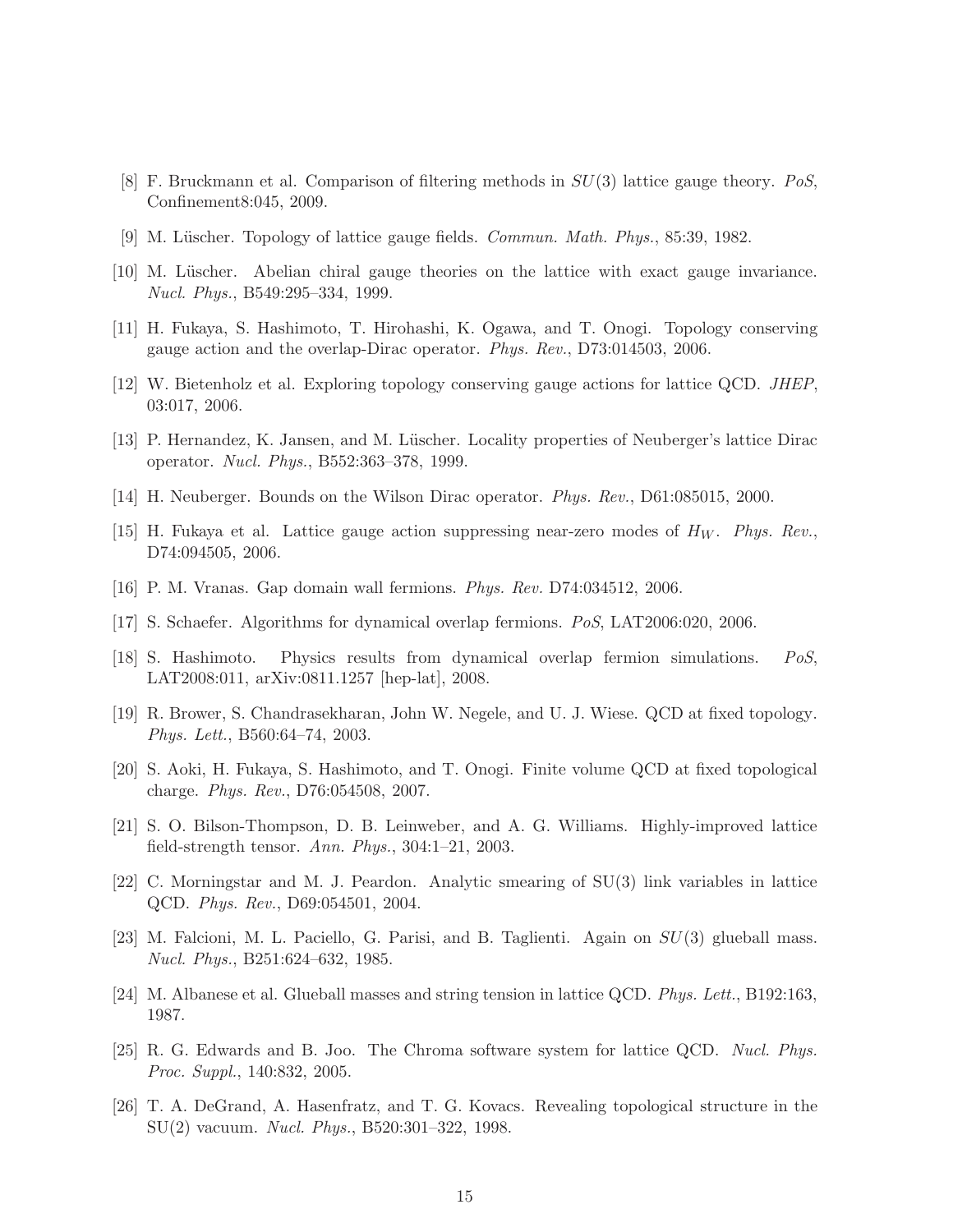- <span id="page-16-1"></span><span id="page-16-0"></span>[27] P. Hasenfratz, V. Laliena, and F. Niedermayer. The index theorem in QCD with a finite cut-off. Phys. Lett., B427:125–131, 1998.
- <span id="page-16-2"></span>[28] F. Niedermayer. Exact chiral symmetry, topological charge and related topics. Nucl. Phys. Proc. Suppl., 73:105–119, 1999.
- <span id="page-16-3"></span>[29] P. H. Ginsparg and K. G. Wilson. A remnant of chiral symmetry on the lattice. Phys. Rev., D25:2649, 1982.
- <span id="page-16-4"></span>[30] H. Neuberger. Exactly massless quarks on the lattice. Phys. Lett., B417:141–144, 1998.
- <span id="page-16-5"></span>[31] H. Neuberger. More about exactly massless quarks on the lattice. Phys. Lett., B427:353– 355, 1998.
- <span id="page-16-6"></span>[32] S. Aoki et al. Two-flavor QCD simulation with exact chiral symmetry. Phys. Rev., D78:014508, 2008.
- <span id="page-16-7"></span>[33] L. Giusti, C. Hoelbling, M. Lüscher, and H. Wittig. Numerical techniques for lattice QCD in the epsilon-regime. Comput. Phys. Commun., 153:31–51, 2003.
- <span id="page-16-8"></span>[34] T. Chiarappa et al. Iterative methods for overlap and twisted mass fermions. arXiv:heplat/0609023 2006.
- [35] T. A. DeGrand, A. Hasenfratz, P. Hasenfratz, and F. Niedermayer. The classically perfect fixed point action for  $SU(3)$  gauge theory. Nucl. Phys., B454:587–614, 1995.
- <span id="page-16-10"></span><span id="page-16-9"></span>[36] H. Fukaya and T. Onogi. Lattice study of the massive Schwinger model with Theta term under Luescher's 'admissibility' condition. Phys. Rev., D68:074503, 2003.
- <span id="page-16-11"></span>[37] M. Lüscher. Abelian chiral gauge theories on the lattice with exact gauge invariance. Nucl. Phys., B549:295–334, 1999.
- <span id="page-16-12"></span>[38] M. Lüscher. Weyl fermions on the lattice and the non-abelian gauge anomaly. Nucl. Phys., B568:162–179, 2000.
- <span id="page-16-13"></span>[39] P. Marenzoni, L. Pugnetti, and P. Rossi. Measure of autocorrelation times of local hybrid Monte Carlo algorithm for lattice QCD. Phys. Lett., B315:152–156, 1993.
- [40] R. Sommer. A New way to set the energy scale in lattice gauge theories and its applications to the static force and  $\alpha_s$  in  $SU(2)$  Yang-Mills theory. *Nucl. Phys.*, B411:839–854, 1994.
- <span id="page-16-14"></span>[41] S. Necco and R. Sommer. The  $N(f) = 0$  heavy quark potential from short to intermediate distances. Nucl. Phys., B622:328–346, 2002.
- <span id="page-16-16"></span><span id="page-16-15"></span>[42] S. Duane, A. D. Kennedy, B. J. Pendleton, and D. Roweth. Hybrid Monte Carlo. Phys. Lett., B195:216–222, 1987.
- [43] C. Urbach, K. Jansen, A. Shindler, and U. Wenger. HMC algorithm with multiple time scale integration and mass preconditioning. Comput. Phys. Commun., 174:87–98, 2006.
- <span id="page-16-17"></span>[44] T. A. DeGrand and P. Rossi. Conditioning techniques for dynamical fermions. Comput. Phys. Commun., 60:211–214, 1990.